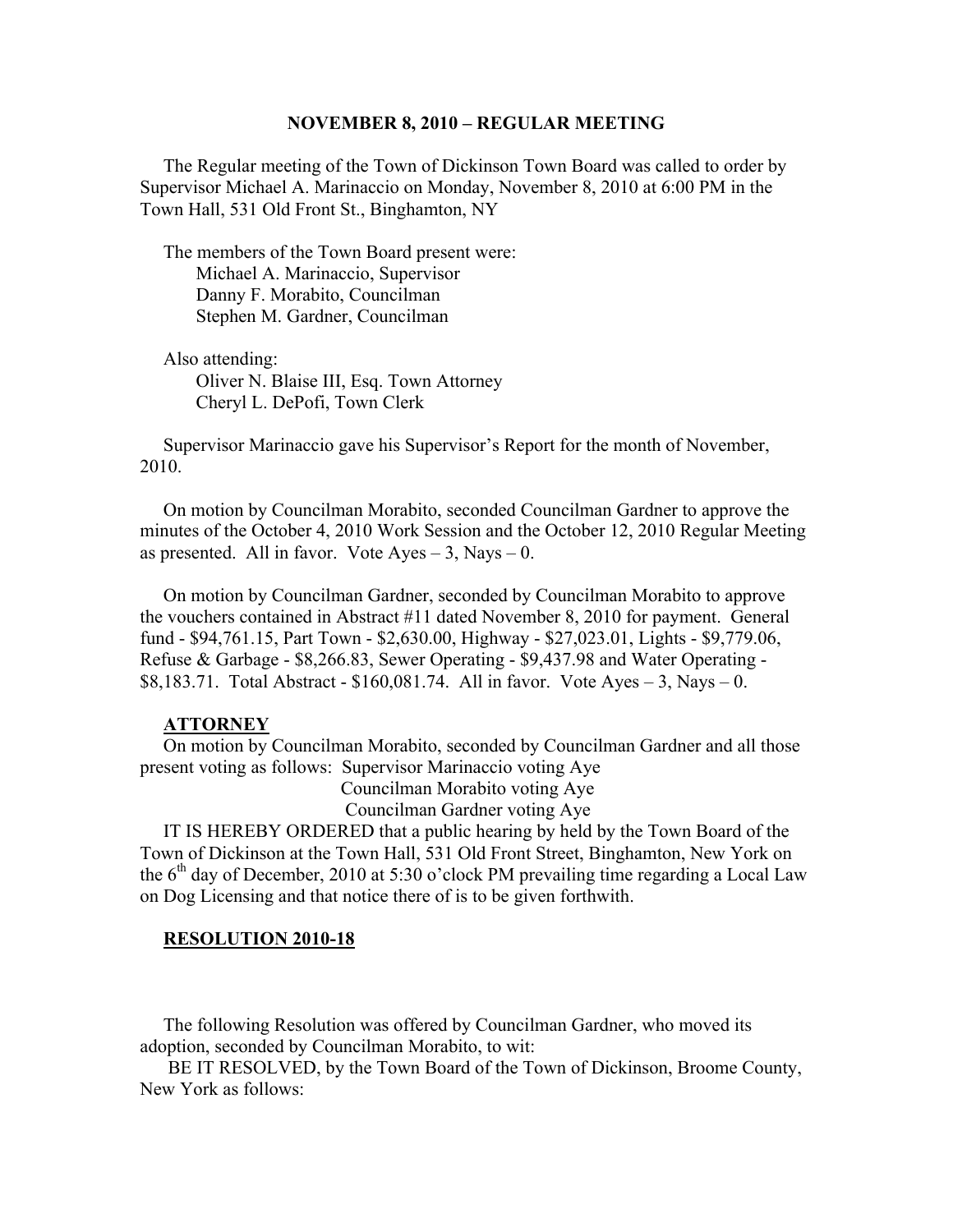#### **RESOLUTION REQUEDTING THE SPEED LIMIT ON VAN WINKLE DRIVE TOWN OF DICKINSON BE REDUCED FROM 55 MPH TO 30 MPH (Copy of file in Town Clerk's office)**

 The question of the adoption of the foregoing Resolution was duly put to a vote on roll call which resulted as follows: All in favor.  $Ayes - 3$ , Nays – 0.

Supervisor Marinaccio voting Aye

Councilman Morabito voting Aye

Councilman Gardner voting Aye

Unanimously passed and noted as duly adopted.

## **RESOLUTION 2010 -1**

 The following Resolution was offered by Councilman Morabito, who moved its adoption, seconded by Councilman Gardner, to wit:

 BE IT RESOLVED, by the Town Board of the Town of Dickinson, Broome County, New York as follows:

### **RESOLUTION TO ADOPT THE 2011 TOWN BUDGET**

 The question of the adoption of the foregoing Resolution was duly put to a vote on roll call which resulted as follows: All in favor.  $Ayes - 3$ , Nays – 0.

Supervisor Marinaccio voting Aye

Councilman Morabito voting Aye

Councilman Gardner voting Aye

Unanimously passed and noted as duly adopted.

 Supervisor Marinaccio is hoping to renegotiate the bond for the Town Hall to save money for next year's budget.

 A Memorandum of Understanding between Brome County Emergency Services and the Towns was presented for the Boards review. Attorney Blaise explained this is in draft form at this point.

### **PUBLIC WORKS**

 Deputy Commissioner Miller reported on Wednesday the water on Bevier St and Gaylord St. will either by low or non existent while a new pump is installed.

 A discussion was held on the Town of Chenango turning off the water supply to the Town of Dickinson without much notice.

 Commissioner Kie reported on the F550 truck bid opened this date. The low bid was from a dealer in Rochester who did not meet the specs of being within 50 miles of the Town Hall. Therefore, the bid will go to Chenango Sales in Greene, NY.

 On motion by Councilman Morabito, seconded by Councilman Gardner to purchase the F550 cab and chassis from Chenango Sales in Greene, NY at a cost of \$38,637.00 and reject the bid of Vision Ford of Rochester as they did not meet the bid specs. All in favor. Vote  $Ayes - 3$ , Nays  $- 0$ .